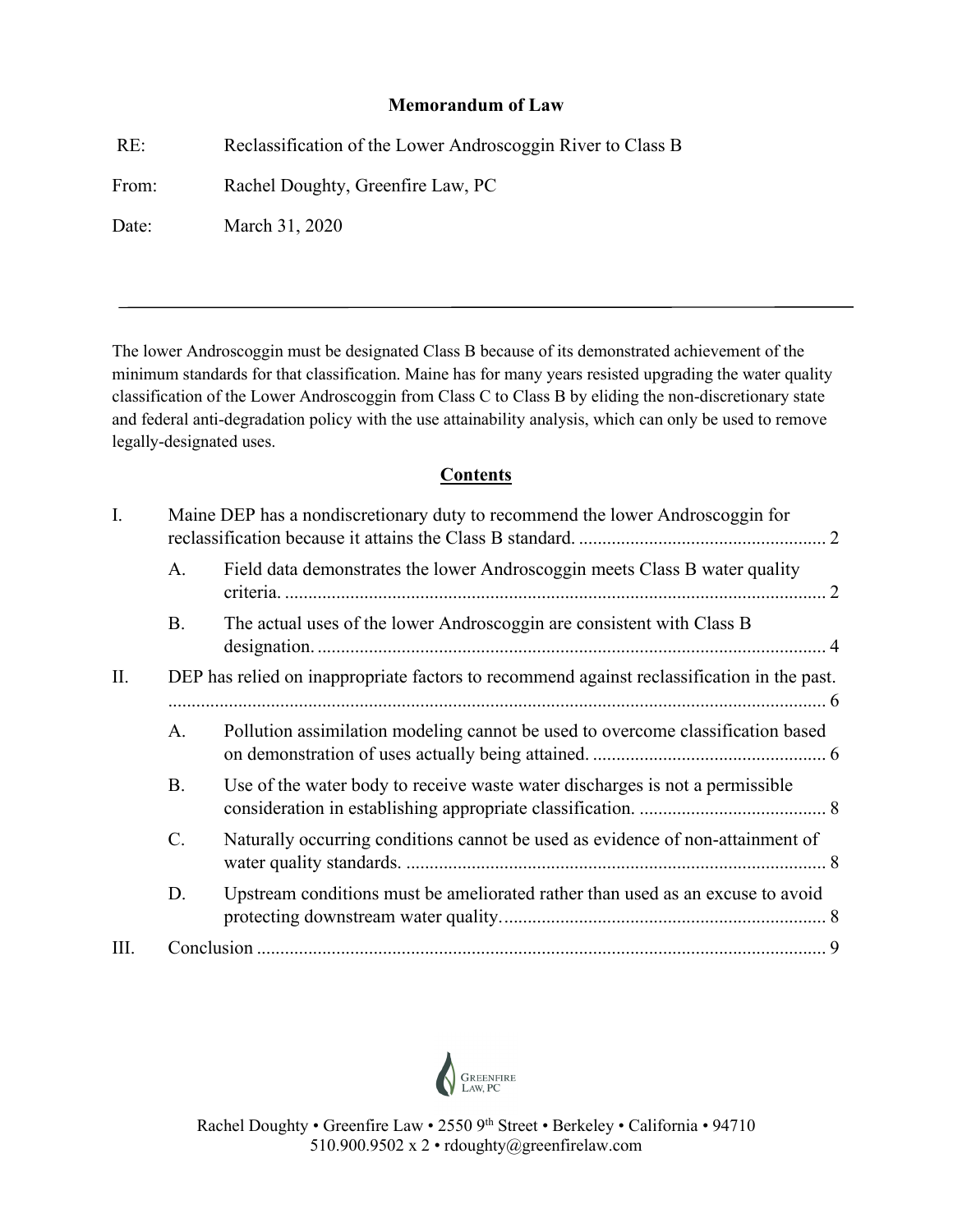#### **Analysis**

Maine Department of Environmental Protection (DEP) is presently preparing recommendations to the legislature as part of the State's triennial mandatory review of water quality standards.<sup>[1](#page-1-2)</sup> Under the federal and Maine anti-degradation laws, DEP must recommend a change in use classification for the lower Androscoggin from Class C to Class B because that is the standard of water quality it is actually achieving the overwhelming majority of the time. Maine may not avoid reclassification of the lower reach based on hypothetical, once-in-a-decade modeled events. Nor may the lower Androscoggin be kept in Class C to permit the greatest flexibility to accommodate industrial waste assimilation as a priority.

#### <span id="page-1-0"></span>**I. Maine DEP has a nondiscretionary duty to recommend the lower Androscoggin for reclassification because it attains the Class B standard.**

Under federal and Maine law, a water quality standard is composed of narrative or quantitative criteria, designated uses, and an anti-degradation policy. The Clean Water Act (CWA) and Maine's antidegradation policy require that "[w]hen the actual quality of any classified water exceeds the minimum standards of the next highest classification, that higher water quality must be maintained and protected. The board shall recommend to the Legislature that that water be reclassified in the next higher classification."[2](#page-1-3) Simply put, if actual data show that the lower Androscoggin in fact meets the standard for a Class B water, then the Maine Board of Environmental Protection has a nondiscretionary duty to recommend to the legislature that it be so classified.

### **A. Field data demonstrates the lower Androscoggin meets Class B water quality criteria.**

<span id="page-1-1"></span>Actual field data shows the lower Androscoggin achieves Class B water quality criterion for dissolved oxygen (DO). Maine's dissolved oxygen criterion for Class B is:

> The dissolved oxygen content of Class B waters may not be less than 7 parts per million or 75% of saturation, whichever is higher, except that for the period from October 1st to May 14th, in order to ensure spawning and egg incubation of indigenous fish species, the 7-day mean dissolved oxygen concentration may not be less than 9.5 parts per million and the 1-day minimum dissolved oxygen concentration may not be less than 8.0 parts per million in identified fish spawning areas.<sup>[3](#page-1-4)</sup>

FOMB has monitored the River since 1999 following EPA and or DEP protocols.<sup>[4](#page-1-5)</sup> Using these DEPapproved protocols FOMB collected data spanning the years 1999 to present--731 individual DO

<span id="page-1-4"></span><sup>3</sup> 38 M.R.S. § 465.3.B.

<span id="page-1-5"></span><sup>4</sup> Exhibit 29, *Friends of Casco Bay EPA Quality Assurance Plan* under which FOMB operated until 2018, Exhibit 34, *MDEP VRMP Sampling Protocols* also used since 2009, Exhibit 28 FOMB, *Volunteer River Monitoring Program 2009-2018* (including DO and *E. coli* data) *See also* Exhibits 30 (Auburn Boat Launch DO data 2010-

<span id="page-1-2"></span><sup>&</sup>lt;sup>1</sup> 33 U.S.C.S. § 1313(c)(1).

<span id="page-1-3"></span><sup>&</sup>lt;sup>2</sup> 38 M.R.S. § 464.4.F.4 (emphasis added); see also 40 C.F.R. § 131.20(i) ("Where existing water quality standards specify designated uses less than those which are presently being attained, the State shall revise its standards to reflect the uses actually being attained.").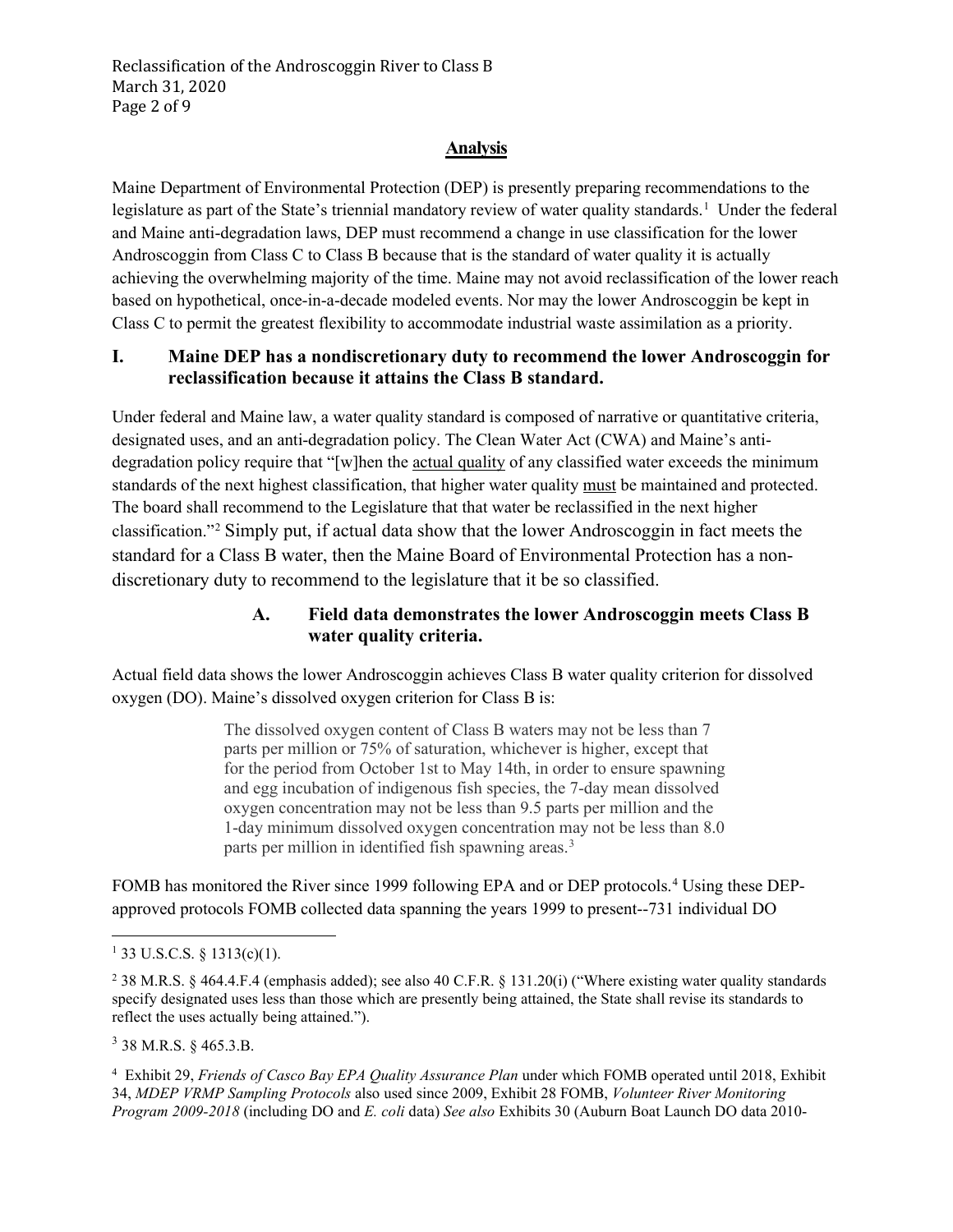Reclassification of the Androscoggin River to Class B March 31, 2020 Page 3 of 9

samples--on the lower Androscoggin.<sup>[5](#page-2-0)</sup> Of these samples, only 16--two percent--fell below the Class B  $7 \text{mg/L}$  criterion for DO, mostly within the acceptable range of calibration error of 0[.6](#page-2-1) mg/L.<sup>6</sup> Thus, actual sampling of the lower Androscoggin demonstrates attainment with the DO criterion for Class B 98% of the time. [7](#page-2-2)

Likewise, field data shows the lower Androscoggin achieves Class B water quality criterion for *E. coli*. Maine's *E. coli* criterion for Class B is:

> Between May 15th and September 30th, the number of *Escherichia coli* bacteria of human and domestic animal origin in these waters may not exceed a geometric mean of 64 per 100 milliliters or an instantaneous level of 236 per 100 milliliters. In determining human and domestic animal origin, the department shall assess licensed and unlicensed sources using available diagnostic procedures.<sup>[8](#page-2-3)</sup>

*E. coli* sampling has been done since 2006. Again, the results were overwhelmingly above the Class B criterion.<sup>[9](#page-2-4)</sup>

DEP, in its 2018 Proposed Reclassifications seemed to imply that if a scenario can be imagined and modeled demonstrating a once in ten year failure to meet a criterion of a water quality standard for a particular class, then the reach cannot be reclassified to the standard it meets the overwhelming majority of the time. [10](#page-2-5) The law is not that inflexible—certainly not in the direction implied.

First, there is no requirement to show even that the *actual* Class B water quality numeric standards need be attained one hundred percent of the time in every section of the reach being reviewed, much less that some remote, modeled scenario should dictate the classification of the reach. For example, some of the more stringent chemical criteria are stated as averages, meaning that measurements above and below that

2011), 35, 36, 37 (Applied Biomonitoring-FOMB Reports covering DO and E. coli for years 2009-2012) and 38 (Complete FOMB raw data.1999-2019.

<span id="page-2-0"></span><sup>5</sup> *See* Exhibit 38 (FOMB Complete WQ Data Files and Exhibits).

<span id="page-2-1"></span><sup>6</sup> *See* Exhibit 27, Peter Milholland, *Quality Assurance Project Plan for Friends of Casco Bay Citizen Stewards Water Quality Monitoring Program* (Sept. 15, 2006) p. 52 (describing calibration protocol) and Table 2. Under the federal EPA Quality Assurance Plan governing DO sampling for Friends of Merrymeeting Bay and Friend of Casco Bay, during annual refreshers there was an allowance of 0.6 mg/L leeway between test reading and calibrated sample. In other words, a DO test result of as low as 6.4 would be within acceptable parameters for attainment of 7mg/L, the Class B standard. The occasional low DO reading over the years has generally been on the order of 6.8 or 6.9 well within the allowed margin of error.

<span id="page-2-2"></span><sup>7</sup> Calculated from Exhibit 38 (FOMB Complete WQ Data Files and Exhibits).

<span id="page-2-3"></span><sup>8</sup> 38 M.R.S. § 465.3.B.

<span id="page-2-4"></span><sup>9</sup> *See* attached, Exhibit 26: *Geomeric means chart for 2006-2019*; *See also*, Exhibit 38: FOMB Complete WQ Data Files and Exhibits 35, 36, 37: Applied Biomonitoring Reports 2010, 2011, 2013

<span id="page-2-5"></span><sup>10</sup> In a October 25, 2019, letter to Senators Libby and Claxton (Exhibit 30), the DEP stated at page 3 that it considered the anti-degradation mandate "in the full context of the water quality laws including the sections of law that establish the conditions under which a discharge may be licensed." So, citing findings made when determining the waste assimilative capacity of the water, the DEP concluded that a water cannot be recommended for a more protected classification if it cannot meet that standard in a modeled "7-day low flow that can be expected to occur with a frequency of once in 10 years."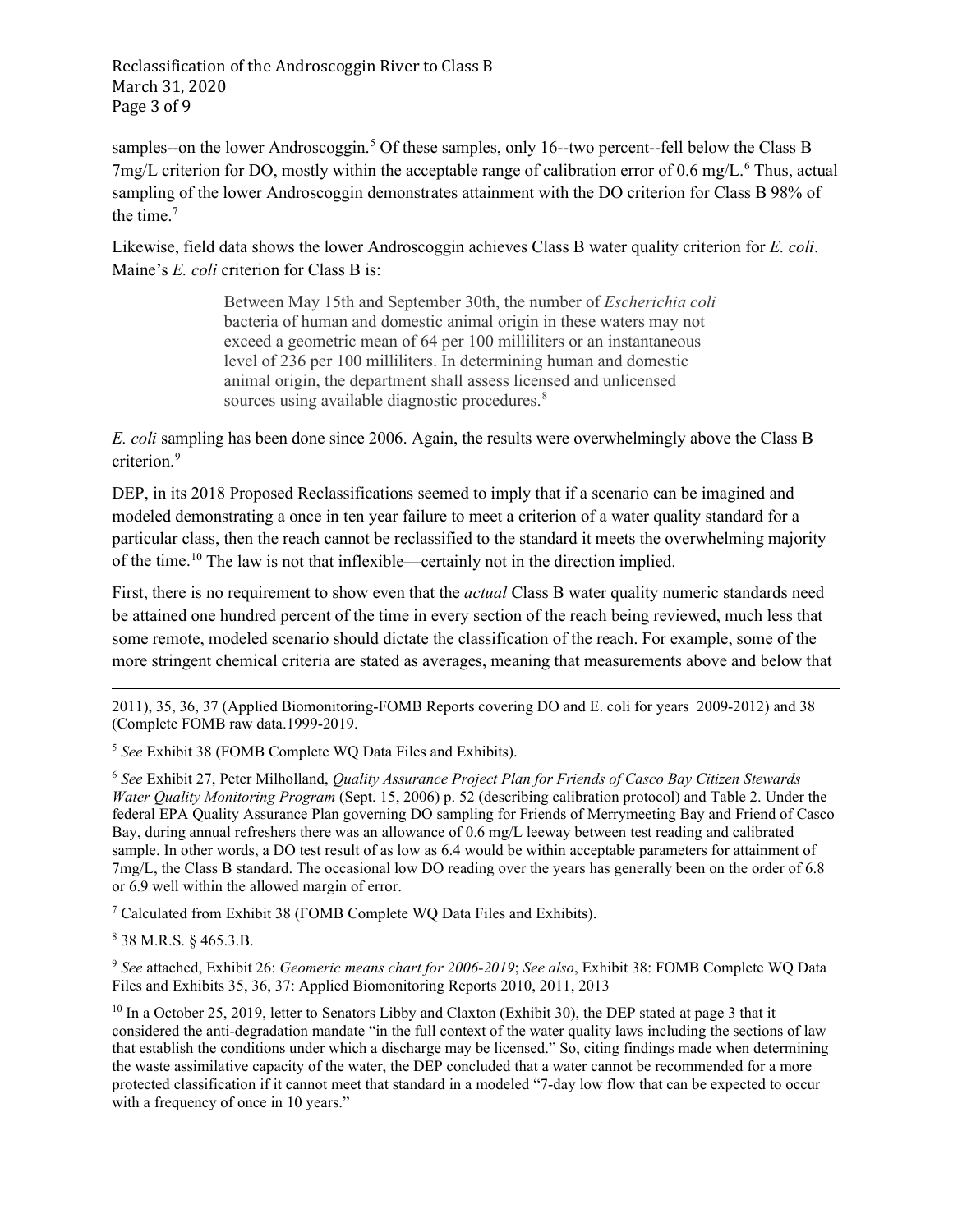number are to be expected.<sup>[11](#page-3-1)</sup> Additionally, instances of non-attainment are anticipated as a designated use is maintained by law, "whether or not that use is being attained.["12](#page-3-2) Finally, the EPA explicitly directs that "States are encouraged to designate uses that the State believes can be attained in the future."[13](#page-3-3)

Second, flexibility is allowed in assessing the proper classification based upon the unique natural features of the water at issue. For example, some natural conditions, such as the incoming tides from Merrymeeting Bay and Sediment Oxygen Demand may cause the lower Androscoggin to fail to achieve a water quality criterion from time to time. But these natural conditions expressly may not be used to determine non-attainment of a use. [14](#page-3-4)

DEP's interpretation would moor a reach to its lowest possibly quality days rather than pulling it towards its best uses attained since the Clean Water Act was adopted—and that is the exact opposite of what the law requires. After all, the purpose of the Clean Water Act is to eliminate water pollution, not to accommodate it by preventing progress towards more protective standards because of exceptionally rare hypothetical events.<sup>15</sup>

# **B. The actual uses of the lower Androscoggin are consistent with Class B designation.**

<span id="page-3-0"></span>Currently, the lower Androscoggin "[f]rom its confluence with the Ellis River to a line formed by the extension of the Bath-Brunswick boundary across Merrymeeting Bay in a northwesterly direction" is designated Class C.[16](#page-3-6) The designated uses of Class B and Class C are substantially the same, differing only in whether the habitat supported by the reach is characterized as unimpaired:

> **Class B:** waters must be of such quality that they are suitable for the designated uses of drinking water supply after treatment; fishing; agriculture; recreation in and on the water; industrial process and cooling water supply; hydroelectric power generation, except as prohibited under

<span id="page-3-2"></span><sup>12</sup> 38 M.R.S. § 464.2-A.F.

<span id="page-3-3"></span><sup>13</sup> Section 2.4

<span id="page-3-4"></span>14

Where natural conditions, including, but not limited to, marshes, bogs and abnormal concentrations of wildlife cause the dissolved oxygen or other water quality criteria to fall below the minimum standards specified in section 465, 465-A and 465-B, those waters shall not be considered to be failing to attain their classification because of those natural conditions.

38 M.R.S. § 464.4.C.

<span id="page-3-5"></span><sup>15</sup> *See* 33 U.S.C. § 1251(a) ("The objective of this Act is to restore and maintain the chemical, physical, and biological integrity of the Nation's waters. In order to achieve this objective it is hereby declared that, consistent with the provisions of this Act—(1) it is the national goal that the discharge of pollutants into the navigable waters be eliminated by 1985.")

<span id="page-3-6"></span><sup>16</sup> 38 M.R.S. § 467.1.A(2).

<span id="page-3-1"></span><sup>&</sup>lt;sup>11</sup> *See, e.g.*, 38 M.R.S. § 465.3.B (describing even the most stringent criterion for Class B dissolved oxygen as a 7day *mean*).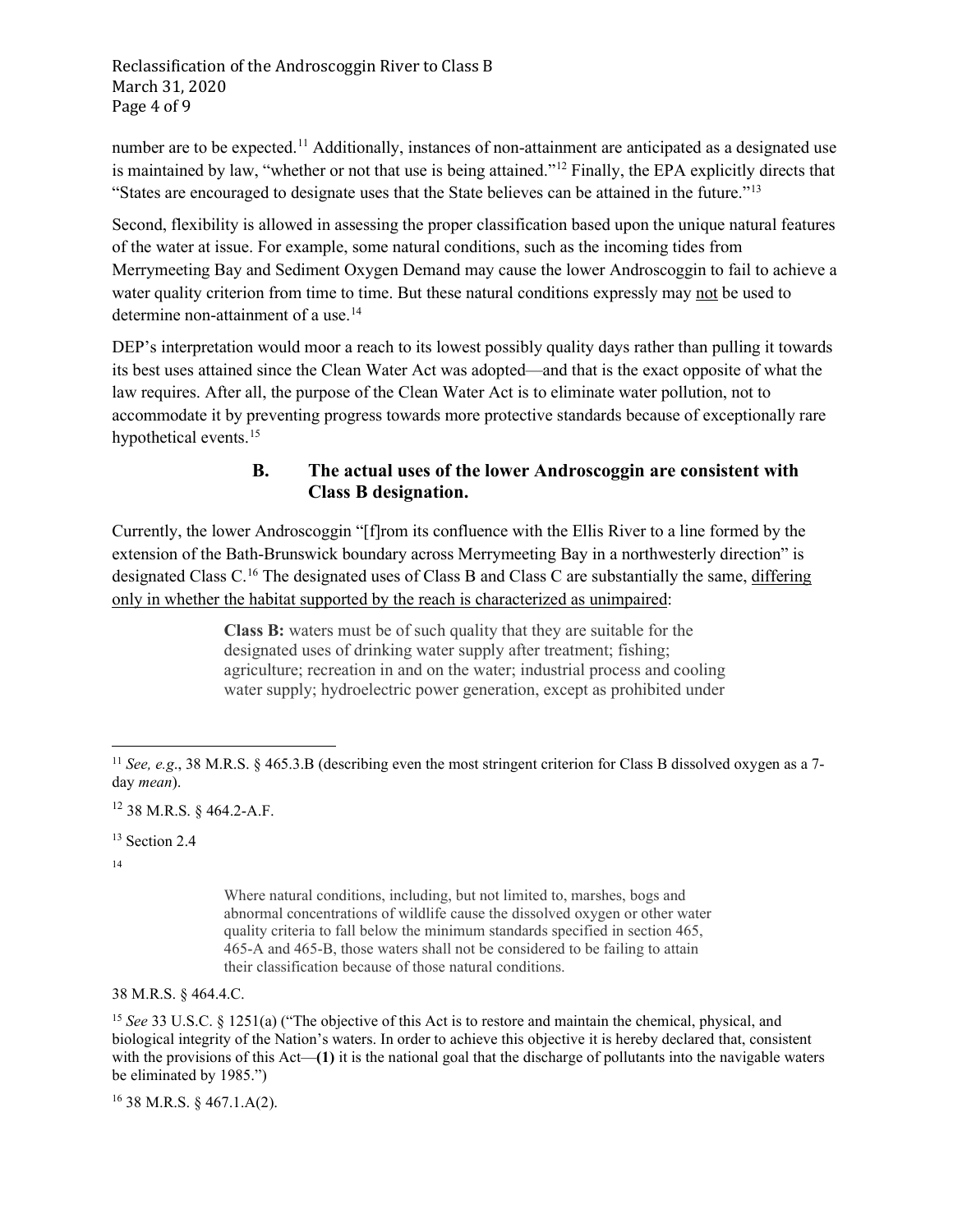Title 12, section 403; navigation; and as habitat for fish and other aquatic life. The habitat must be characterized as unimpaired.<sup>[17](#page-4-0)</sup>

"'Unimpaired' means without a diminished capacity to support aquatic life." 38 M.R.S. § 466.11. The lower Androscoggin has and does support unimpaired aquatic life, and is not listed as impaired on this section for any relevant parameter.<sup>[18](#page-4-1)</sup> Biological monitoring of the freeflowing sections of the Lower Androscoggin demonstrates attainment of Class B aquatic life standards.<sup>[19](#page-4-2)</sup>

In determining what uses must be protected and maintained, the DEP may consider the actually designated uses contained in the Class B and C standards, as well as:

(a) Aquatic, estuarine and marine life present in the water body;

(b) Wildlife that utilize the water body;

(c) Habitat, including significant wetlands, within a water body supporting existing populations of wildlife or aquatic, estuarine or marine life, or plant life that is maintained by the water body;

(d) The use of the water body for recreation in or on the water, fishing, water supply, or commercial activity that depends directly on the preservation of an existing level of water quality; [. . .] and

(e) Any other evidence that, for divisions (a), (b) and (c), demonstrates their ecological significance because of their role or importance in the functioning of the ecosystem or their rarity and, for division (d), demonstrates its historical or social significance.<sup>[20](#page-4-3)</sup>

The lower Androscoggin provides exceptional and unique habitat. It feeds tidal wetlands that have been recognized by the U.S. Fish and Wildlife Service "highest value habitat," including for multiple rare intertidal plants and endangered, threatened and species of special concern (e.g., creeper, tidewater mucket, yellow lamp mussels, dry land sedge, etc.). It sustains, silver maple floodplain and birch-oak rocky communities. It is a spawning and nursery area for endangered short nose sturgeon, and Atlantic salmon

38 M.R.S. § 465.4.A.

<span id="page-4-1"></span><sup>18</sup> It is listed as impaired for PCBs, but so are other reaches that are designated Class B.

<span id="page-4-2"></span><sup>19</sup> *See* Exhibit 31, Maine Department of Environmental Protection, *Lower Androscoggin River Basin Water Quality Study Modeling Report* (March 2011), Appendix D (Station 954 (below Pejepscot Dam, free-flowing) attained Class B aquatic life standard.) Other stations were taken from impoundments and impoundments attained Class C aquatic life criteria, which by law must be treated as attaining A or B criteria in these locations. 38 M.R.S. § 464. 10.A(1). *See also* Exhibit 32 (FOMB annotations to Exhibit 31, *Appendix D* (Aquatic Life)).

<span id="page-4-3"></span><sup>20</sup> 38 M.R.S. § 465.4.F.

<span id="page-4-0"></span> $17$  38 M.R.S. § 465.3.A (emphasis added)Compare:

**Class C:** Class C waters must be of such quality that they are suitable for the designated uses of drinking water supply after treatment; fishing; agriculture; recreation in and on the water; industrial process and cooling water supply; hydroelectric power generation, except as prohibited under Title 12, section 403; navigation; and as a habitat for fish and other aquatic life.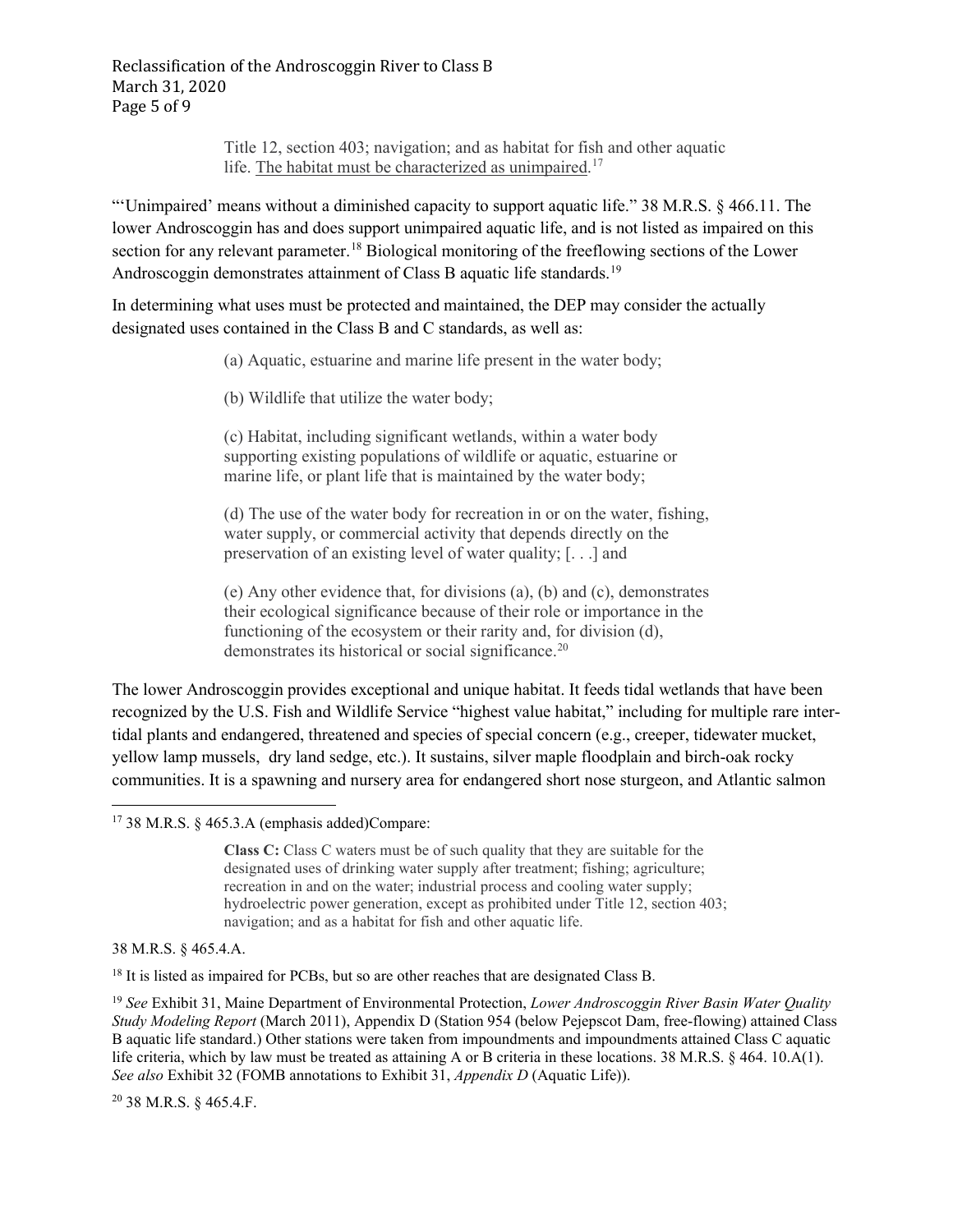Reclassification of the Androscoggin River to Class B March 31, 2020 Page 6 of 9

and threatened Atlantic sturgeon. Other significant diadromous fish including alewives, blueback herring, sea lamprey, American eel striped bass, rainbow smelt and American shad. The river provides sites for multiple bald eagle nests [13 to GIP], and several Peregrine falcon nests.<sup>[21](#page-5-2)</sup>

The maintenance of a clean and lower Androscoggin is a critical economic resource to Maine as well.<sup>[22](#page-5-3)</sup> It is well loved for recreation-fishing, hiking and paddling.<sup>23</sup> As a result, there is overwhelming support for reclassifying the Lower Androscoggin to protect it as an economic and recreational asset.<sup>[24](#page-5-5)</sup>

And, even if water has degraded since the Clean Water Act was adopted, any "uses which have actually occurred on or after November 28, 1975, in or on a water body whether or not the uses are included in the standard for classification of the particular water body" must be protected in the absence of a use attainability analysis and a specific finding to eliminate a use.<sup>[25](#page-5-6)</sup>

The lower Androscoggin clearly meets the use, criteria, and anti-degradation components for Class B waters and DEP's analysis should end here with a recommended change to that classification for the Board.

## <span id="page-5-0"></span>**II. DEP has relied on inappropriate factors to recommend against reclassification in the past.**

In previous years DEP staff recommended against reclassification of the Androscoggin to Class B for the following reasons, none of which is appropriate in the face of actual attainment of the Class B standard:

- a) Under modeled "critical" once-in-a-decade low flow, high temperature conditions, the lower Androscoggin might fail to meet Class B standard,
- b) Waste discharge permits might have to be altered and might not be allowed at all under Class B designation because of the requirement to consider modeled once-in-a-decade low flow, high temperature conditions,
- c) Impoundments create low dissolved oxygen concentrations, and
- <span id="page-5-1"></span>d) Upstream pollution.

# **A. Pollution assimilation modeling cannot be used to overcome classification based on demonstration of uses actually being attained.**

DEP's recommendation against reclassification of the lower Androscoggin primarily was based on modeling. DEP determined that "the existing models provide sufficient information to support the Department's previous assessment that there is no feasible approach to ensure attainment of Class B

<span id="page-5-2"></span><sup>21</sup> *See* Exhibits 9 to 18

<span id="page-5-3"></span><sup>22</sup> *See* Exhibits 8,15, 16, and 17.

<span id="page-5-4"></span><sup>23</sup> *See id.* and Exhibits 18-22 (describing protected lands and trails along the River).

<span id="page-5-5"></span><sup>&</sup>lt;sup>24</sup> Exhibit 7 (compiled support letters); Exhibit 8 (Economic Benefit Articles), Exhibit 6 (Comprehensive Plan Excerpts).

<span id="page-5-6"></span><sup>25</sup> *See* 38 M.R.S. § 464.F.(1).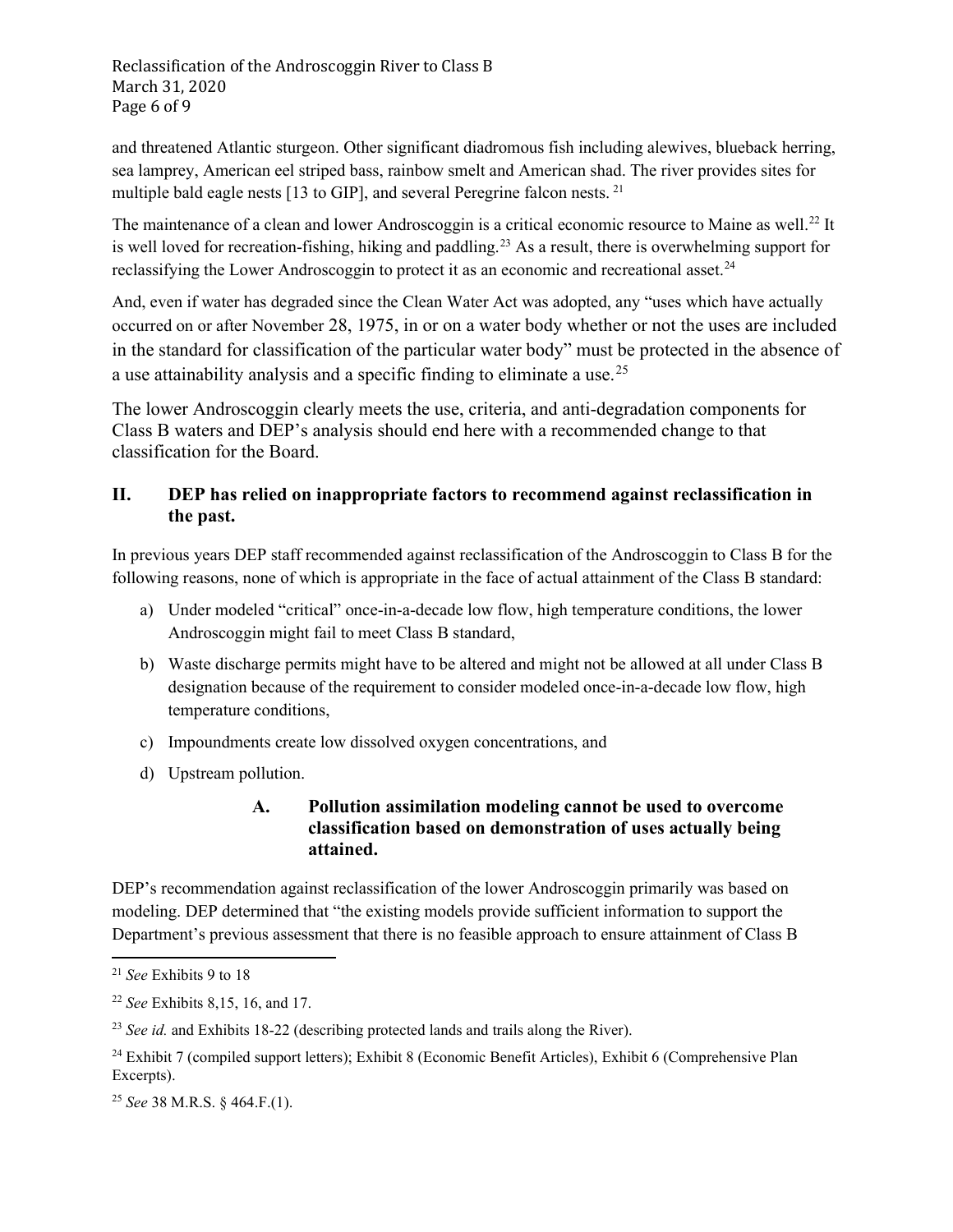Reclassification of the Androscoggin River to Class B March 31, 2020 Page 7 of 9

dissolved oxygen criteria in the lower Androscoggin River."[26](#page-6-0) But the models DEP relied upon are used to minimize risk of harm to aquatic resources when permitting a discharge, not to determine whether a use is present in a river stretch. As such, they are designed to be conservative in permitting harmful impact to waters—emphasize worst-case scenarios to build in a margin of safety to guard against degradation of the nations' waters. The models are not intended to be used to thwart the purpose of the anti-degradation policy.

What DEP essentially did was perform a perfunctory Use Attainability Analysis to argue that the River should not be classified as the law would otherwise require. [27](#page-6-1) But, a Use Attainability Analysis is appropriate in only two circumstances: when designating a use not included in the CWA and if removing a designated use.<sup>[28](#page-6-2)</sup> DEP has been called upon to do neither of these things with regard to the lower Androscoggin, and the DEP may not use a use attainability analysis to avoid its *non-discretionary obligation* to recommend reclassification to a higher standard reflective of actual use and water quality.<sup>[29](#page-6-3)</sup> Only *after* a use has been designated may the DEP perform a Use Attainability Analysis and consider the sort of things put before the Board here (e.g., economic effect on permits of reclassifying the River).<sup>[30](#page-6-4)</sup>

Essentially, there is *supposed to be* a rebuttable presumption that water quality standards consistent with actual water quality should stand.<sup>[31](#page-6-5)</sup> And, there is no ability to constrain a reach at a lower classification where the water is actually attaining the designated uses and standards of a more protective classification.[32](#page-6-6) Thus, there is not properly room for a Use Attainability Analysis here. Anti-degradation policy—the ratcheting always towards improved quality--ensures that water quality is continually improved over time and that improvements are maintained. Effectively, DEP's attachment of proof of attainment under the most dire possible modeled scenario reverses the ratchet direction of the state and federal anti-degradation policy and statute.

<span id="page-6-0"></span><sup>26</sup> Oct. 25, 2019 Kavanaugh letter at pp. 7-8.

<span id="page-6-1"></span> $27$  To remove a designated use, DEP must make a number of findings demonstrating why that use is not attainable, hold a public hearing, and demonstrate that the conditions of 40 C.F.R. § 131.10(g) are met.<sup>27</sup>

<span id="page-6-2"></span><sup>28</sup> 38 M.R.S. § 464.2-A.A; *see also* 40 C.F.R § 131.10(h).

<sup>&</sup>quot;'Use attainability analysis' means a structured scientific assessment of the factors affecting the attainment of a designated use in a water body. The assessment may include consideration of physical, chemical, biological and economic factors." 38 M.R.S. § 466.11-A.

<span id="page-6-3"></span><sup>&</sup>lt;sup>29</sup> 38 M.R.S. § 464.4.F.4 ("When the <u>actual quality</u> of any classified water exceeds the minimum standards of the next highest classification, that higher water quality must be maintained and protected. The board shall recommend to the Legislature that that water be reclassified in the next higher classification.") (emphasis added).

<span id="page-6-4"></span><sup>30</sup> *See* above, Sectio[n I,](#page-1-0) discussing what the Board can consider in making its classification recommendation.

<span id="page-6-5"></span><sup>31</sup> *Idaho Mining Ass'n v. Browner*, 90 F. Supp. 2d 1078, 1097-98 (D. Idaho 2000).

<span id="page-6-6"></span><sup>32</sup> *Kan. Nat. Res. Council, Inc. v. Whitman*, 255 F. Supp. 2d 1208, 1209 (D. Kan. 2003)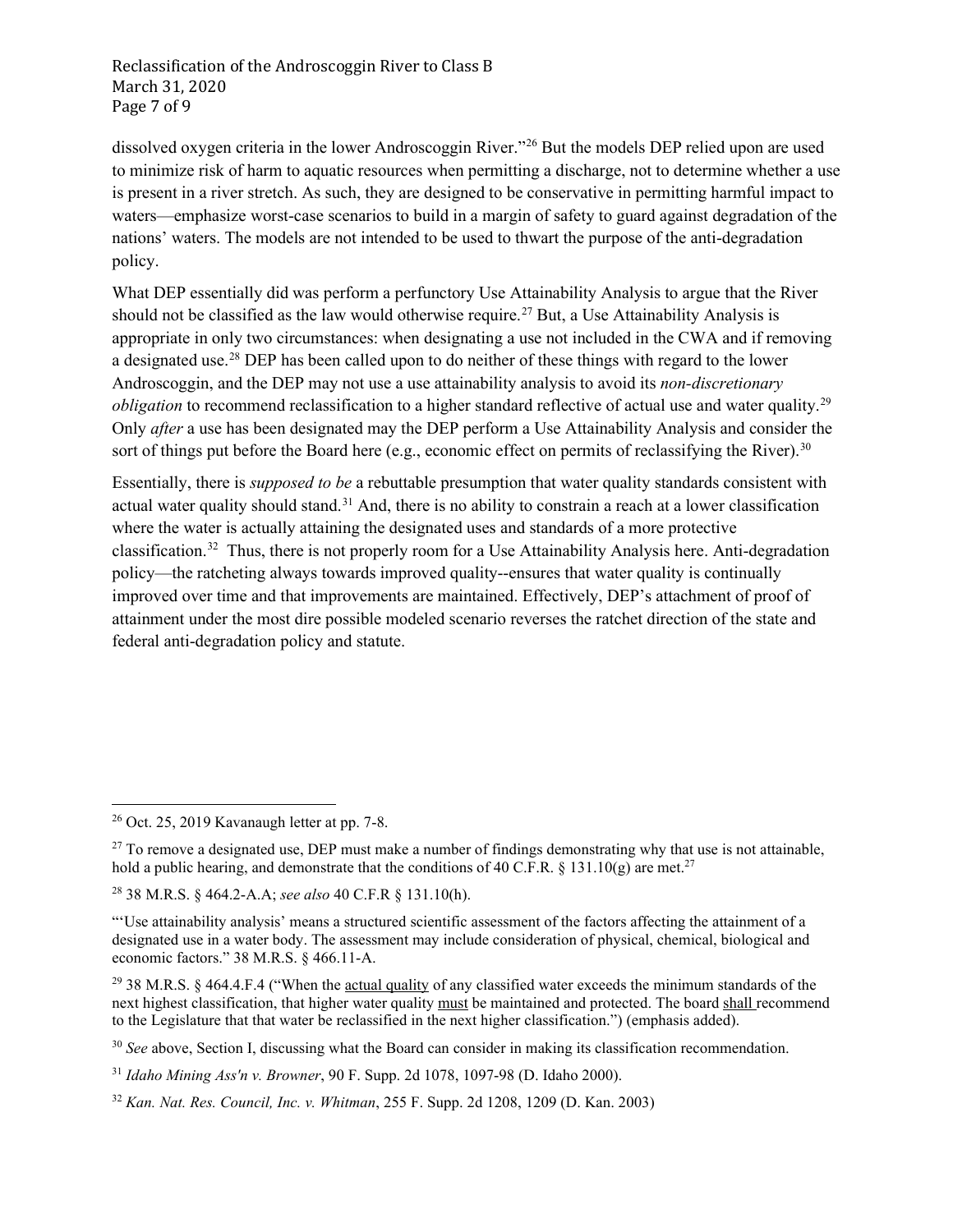### **B. Use of the water body to receive waste water discharges is not a permissible consideration in establishing appropriate classification.**

<span id="page-7-0"></span>There are no other factors that should be considered in determining what class the lower Androscoggin is actually attaining. DEP expressly may not take into account industrial discharge capacity needs in determining uses.<sup>[33](#page-7-4)</sup>

<span id="page-7-3"></span>DEP improperly invited consideration of the waste-assimilative capacity of the River as part of the reclassification review, stating that waste permitting limits "is an important requirement [to consider] when a reclassification is being evaluated. . . It is highly recommended that the Legislature fully understands any new licensing requirements that will be imposed on any discharge prior to a reclassification decision being made."[34](#page-7-5) In short, the DEP was directing the legislature to be careful not to eliminate the ability of the water legally to support the waste disposal needs of industry, which is not allowed.[35](#page-7-6)

# **C. Naturally occurring conditions cannot be used as evidence of nonattainment of water quality standards.**

<span id="page-7-1"></span>DEP's analysis of dissolved oxygen deficiency relied on naturally occurring conditions. "Where natural conditions, including, but not limited to, marshes, bogs and abnormal concentrations of wildlife cause the dissolved oxygen or other water quality criteria to fall below the minimum standards specified in sections 465, 465-A and 465-B, those waters shall not be considered to be failing to attain their classification because of those natural conditions."[36](#page-7-7)

# **D. Upstream conditions must be ameliorated rather than used as an excuse to avoid protecting downstream water quality.**

<span id="page-7-2"></span>DEP concluded that "river sampling showed a nutrient loading from sources upstream."<sup>[37](#page-7-8)</sup> The States designation of those upstream sources should not negatively impact downstream waters.<sup>[38](#page-7-9)</sup> Further, "[n]o waste load allocation can be developed or NPDES permit issued that would result in standards being violated. With respect to antidegradation, that means existing uses must be protected, water quality may not be lowered in [Outstanding Natural Resource Waters], and in the case of waters whose quality exceeds that necessary for the section  $101(a)(2)$  goals of the Act, an activity cannot result in a lowering of

<span id="page-7-4"></span><sup>33</sup> 38 M.R.S. § 465.4.F (d) ("Use of the water body to receive or transport waste water discharges is not considered an existing use for purposes of this antidegradation policy"); 40 C.F.R. § 131.10 ("In no case shall a State adopt waste transport or waste assimilation as a designated use for any waters of the United States.")

<span id="page-7-5"></span><sup>34</sup> Exhibit 33, Oct. 25, 2019 letter at p. 5.

<span id="page-7-6"></span><sup>35</sup> *See* above, n. [33.](#page-7-3)

<span id="page-7-7"></span><sup>36</sup> 38 M.R.S. § 464.4.C.

<span id="page-7-8"></span><sup>37</sup> Oct. 25, 2019 letter at 7.

<span id="page-7-9"></span><sup>38</sup> 40 C.F.R. § 131.10(b).